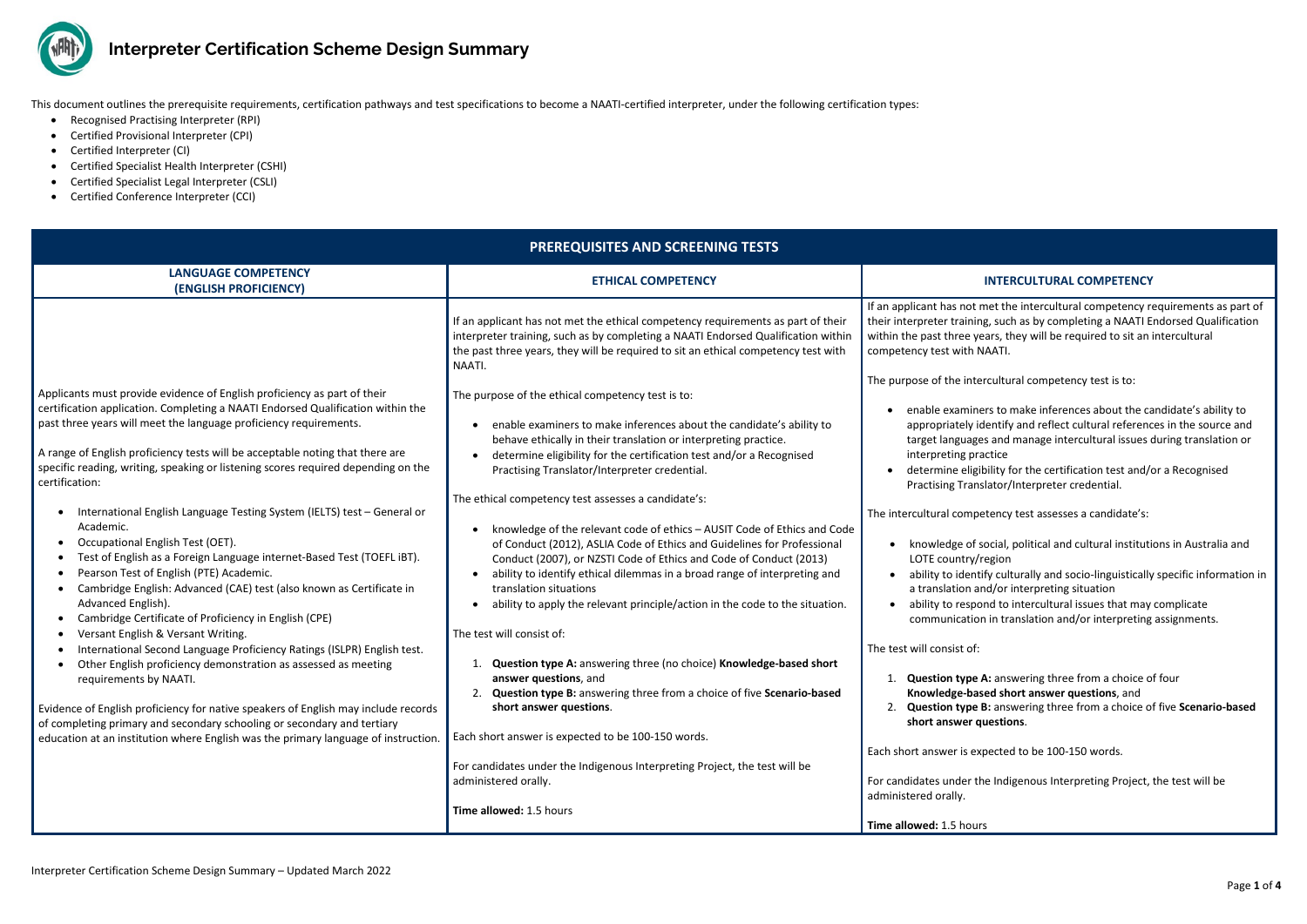

Interpreter Certification Scheme Design Summary – Updated March 2022

| <b>RECOGNISED PRACTISING INTERPRETER</b>                                                                                                                                                                                                                                                                                                                                                                                                 |                                  |
|------------------------------------------------------------------------------------------------------------------------------------------------------------------------------------------------------------------------------------------------------------------------------------------------------------------------------------------------------------------------------------------------------------------------------------------|----------------------------------|
| <b>PREREQUISITE PATHWAYS</b>                                                                                                                                                                                                                                                                                                                                                                                                             | <b>CERTIFICATION TEST FORMAT</b> |
| <b>PATHWAY ONE</b><br>Completion of AQF units in interpreting theory and/or alternate formal education assessed by<br>NAATI as meeting pre-requisite requirements or other comparable training delivered by a VET<br>or HE provider.<br>Met the standard set by NAATI for language competency, ethical competency and intercultural<br>competency tests.<br>Evidence of recent interpreting work experience in the language combination. | No certification test            |
| <b>PATHWAY TWO</b><br>Holds Recognised Practising Interpreter, Certified Provisional Interpreter, Certified Interpreter,<br>Certified Specialist Interpreter or Certified Conference Interpreter in another language.<br>Evidence of recent interpreting work experience in the language combination.                                                                                                                                    |                                  |

| <b>CERTIFIED PROVISIONAL INTERPRETER (CPI)</b>                                                                                                                                                                                                                                                                                                                                                                                                                                                                                           |                                                                                                                                                                                                                                                                                                                                    |
|------------------------------------------------------------------------------------------------------------------------------------------------------------------------------------------------------------------------------------------------------------------------------------------------------------------------------------------------------------------------------------------------------------------------------------------------------------------------------------------------------------------------------------------|------------------------------------------------------------------------------------------------------------------------------------------------------------------------------------------------------------------------------------------------------------------------------------------------------------------------------------|
| <b>PREREQUISITE PATHWAYS</b>                                                                                                                                                                                                                                                                                                                                                                                                                                                                                                             | <b>CERTIFICATION TEST FORMAT</b>                                                                                                                                                                                                                                                                                                   |
| <b>PATHWAY ONE</b><br>Graduand <sup>#</sup> of a NAATI endorsed interpreting qualification no more than three years prior to the<br>date of application - Diploma or higher (AQF <sup>1</sup> Level 5 or comparable). *                                                                                                                                                                                                                                                                                                                  |                                                                                                                                                                                                                                                                                                                                    |
| <b>PATHWAY TWO</b><br>Graduand <sup>#</sup> from a non-NAATI endorsed interpreting qualification - Diploma or higher ( $AQF1$<br>level 5 or comparable), or an Endorsed Qualification more than three years prior to the date of<br>application.<br>Met the standard set by NAATI for language competency, ethical competency and intercultural<br>competency tests.                                                                                                                                                                     | The test will be in both language directions.<br>Each test will consist of three tasks:<br>One telephone dialogue interpreting (consecutive mode)<br>role play<br>Two face-to-face dialogue interpreting (consecutive<br>mode) role plays<br>Each dialogue will relate to different domains and will be based on                   |
| <b>PATHWAY THREE</b><br>Holds Certified Provisional Interpreter, Certified Interpreter, Certified Specialist Interpreter or<br>Certified Conference Interpreter.                                                                                                                                                                                                                                                                                                                                                                         |                                                                                                                                                                                                                                                                                                                                    |
| <b>PATHWAY FOUR</b><br>Completion of AQF units in interpreting theory and/or alternate formal education assessed by<br>NAATI as meeting pre-requisite requirements. In situations where accredited training is not<br>available, unaccredited interpreter training and education will be assessed by NAATI to<br>determine its eligibility.<br>Met the standard set by NAATI for language competency, ethical competency and intercultural<br>competency tests (a current NAATI Certified Translator credential meets this requirement). | real-life exchanges as encountered by non-English speakers in<br>everyday life situations in non-specialised and non-complex<br>contexts (e.g. enquiry about government services for new<br>immigrants, a customer purchasing a car, enquiry about parental<br>payments at a government office).<br>Approximate length: 40 minutes |
| <b>PATHWAY FIVE</b><br>Holds Recognised Practising Interpreter credential in any language.                                                                                                                                                                                                                                                                                                                                                                                                                                               |                                                                                                                                                                                                                                                                                                                                    |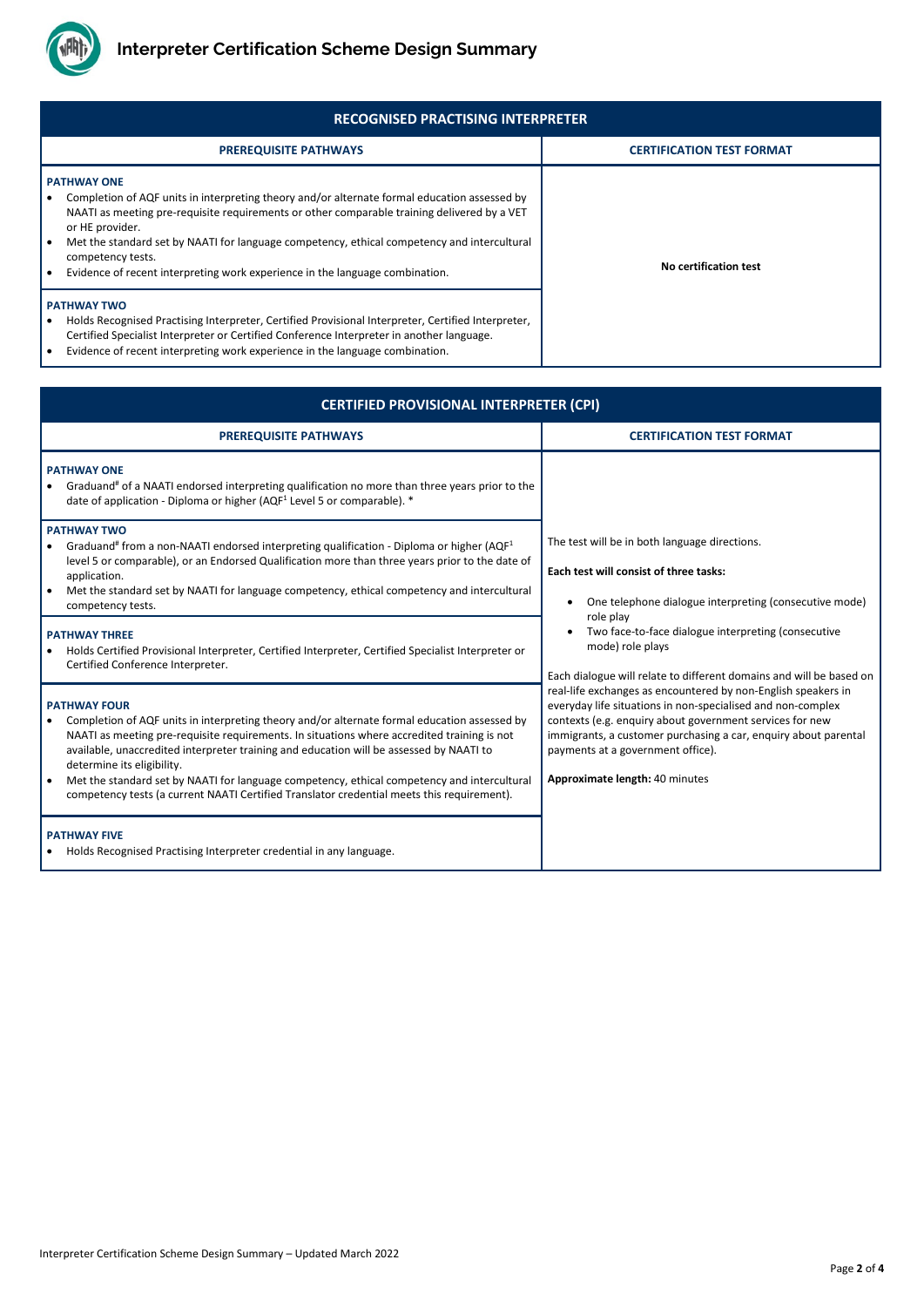

Interpreter Certification Scheme Design Summary – Updated March 2022

| <b>CERTIFIED INTERPRETER (CI)</b>                                                                                                                                                                                                                                                            |                                                                                                                                                                                                                                                                                                                                                                            |  |
|----------------------------------------------------------------------------------------------------------------------------------------------------------------------------------------------------------------------------------------------------------------------------------------------|----------------------------------------------------------------------------------------------------------------------------------------------------------------------------------------------------------------------------------------------------------------------------------------------------------------------------------------------------------------------------|--|
| <b>PREREQUISITE PATHWAYS</b>                                                                                                                                                                                                                                                                 | <b>CERTIFICATION TEST FORMAT</b>                                                                                                                                                                                                                                                                                                                                           |  |
| <b>PATHWAY ONE</b><br>Graduand <sup>#</sup> of a NAATI endorsed interpreting qualification no more than three years prior to the<br>date of application - Advanced Diploma or higher (AQF <sup>1</sup> Level 6 or comparable).                                                               | The test will be in both language directions. Each test will consist<br>of eight tasks:<br>One telephone dialogue interpreting (consecutive mode) role<br>$\bullet$<br>play                                                                                                                                                                                                |  |
| <b>PATHWAY TWO</b><br>Graduand <sup>#</sup> of a non-NAATI endorsed interpreting qualification - Advanced Diploma or higher<br>(AQF <sup>1</sup> Level 6 or comparable).<br>Met the standard set by NAATI for language competency, ethical competency and intercultural<br>competency tests. | One face-to-face dialogue interpreting (consecutive mode)<br>role play<br>Two Sight Translations, one from the Language Other than<br>English (LOTE) into English and one English into LOTE<br>Two monologue interpreting (consecutive mode) tasks of an<br>information session, one from English into LOTE and one LOTE<br>into English                                   |  |
| <b>PATHWAY THREE</b><br>Holds Certified Interpreter, Certified Specialist Interpreter or Certified Conference Interpreter.                                                                                                                                                                   | Two monologue interpreting (simultaneous mode) tasks of an<br>explanation of a situation, event or process, one from English<br>into LOTE and one LOTE into English<br>All interpreting tasks will be based on real-life exchanges as<br>encountered by interpreters in everyday life situations at the level                                                              |  |
| <b>PATHWAY FOUR</b><br>Holds Certified Provisional Interpreter credential in the language combination.<br>Evidence of at least three years' interpreting work experience in the language combination.<br>Completed professional development activities to support advanced practice.         | of experts communicating with an educated but non-specialist<br>audience (e.g. a doctor-patient consultation at a medical centre, a<br>client applying for a business loan at a bank). Tasks will cover<br>different domains and at least one assessment task will relate to a<br>topic in the health domain and one in the legal domain.<br>Approximate length: 1.5 hours |  |

| <b>CERTIFIED SPECIALIST HEALTH INTERPRETER (CSHI)</b>                                                                                                                                                                                                                                                                                                                                                                                                 |                                                                                                                                                                                                                                                                         |  |
|-------------------------------------------------------------------------------------------------------------------------------------------------------------------------------------------------------------------------------------------------------------------------------------------------------------------------------------------------------------------------------------------------------------------------------------------------------|-------------------------------------------------------------------------------------------------------------------------------------------------------------------------------------------------------------------------------------------------------------------------|--|
| <b>PREREQUISITE PATHWAYS</b>                                                                                                                                                                                                                                                                                                                                                                                                                          | <b>CERTIFICATION TEST FORMAT</b>                                                                                                                                                                                                                                        |  |
| <b>PATHWAY ONE</b><br>Holds Certified Interpreter credential in the language combination.<br>Graduand# of a NAATI endorsed interpreting qualification (with specialised units in health<br>interpreting) no more than six years prior to the date of application - Bachelor's degree or<br>higher (AQF Level 7 or comparable).<br>Provides evidence of at least two years' interpreting work experience in the language<br>combination.               | The test will be in both language directions.                                                                                                                                                                                                                           |  |
| <b>PATHWAY TWO</b><br>Holds Certified Interpreter credential in the language combination.<br>Graduand# of a non-endorsed interpreting qualification (with specialised units in health<br>interpreting) - Bachelor's degree or higher (AQF Level 7 or comparable).<br>Provides evidence of at least four years' (current, regular and ongoing) interpreting work<br>$\bullet$<br>experience in the language combination in the area of specialisation. | Each test will consist of five tasks:<br>One health knowledge test (English with LOTE elements)<br>Two consecutive interpreting (monologue) tasks - one in<br>each direction<br>Two simultaneous interpreting (chuchotage) tasks - one<br>3.<br>in each direction       |  |
| <b>PATHWAY THREE</b><br>Holds Certified Specialist Health Interpreter in another language.<br>$\bullet$<br><b>PATHWAY FOUR</b>                                                                                                                                                                                                                                                                                                                        | The knowledge test is an online test which covers a broad range of<br>knowledge in the medical field, advanced interpreting knowledge,<br>and ethical and intercultural competence as relevant to health<br>interpreting. Interpreting tasks will be based on real-life |  |
| Holds Certified Interpreter credential in the language combination.                                                                                                                                                                                                                                                                                                                                                                                   | exchanges as encountered by interpreters in specialised health                                                                                                                                                                                                          |  |

contexts, at the level of experts communicating with other

| experience in the language combination in the area of specialisation.                                                                                                                                                                                                                                                                                              | experts. Tasks will cover different sub-domains within health and |
|--------------------------------------------------------------------------------------------------------------------------------------------------------------------------------------------------------------------------------------------------------------------------------------------------------------------------------------------------------------------|-------------------------------------------------------------------|
| Completed 50 hours professional development activities in the area of specialisation over four                                                                                                                                                                                                                                                                     | at least one task will relate to mental health.                   |
| years to support advanced practice.                                                                                                                                                                                                                                                                                                                                | Approximate length: 4 hours                                       |
| <b>PATHWAY FIVE</b><br>Holds Certified Interpreter credential in the language combination.<br>Provides evidence of at least four years' (current, regular and ongoing) interpreting work<br>experience in the language combination in the area of specialisation.<br>Holds health qualifications at bachelor's degree level of higher (AQF Level 7 or comparable). |                                                                   |

- Provides evidence of at least **six** years' (current, regular and ongoing) interpreting work
	-